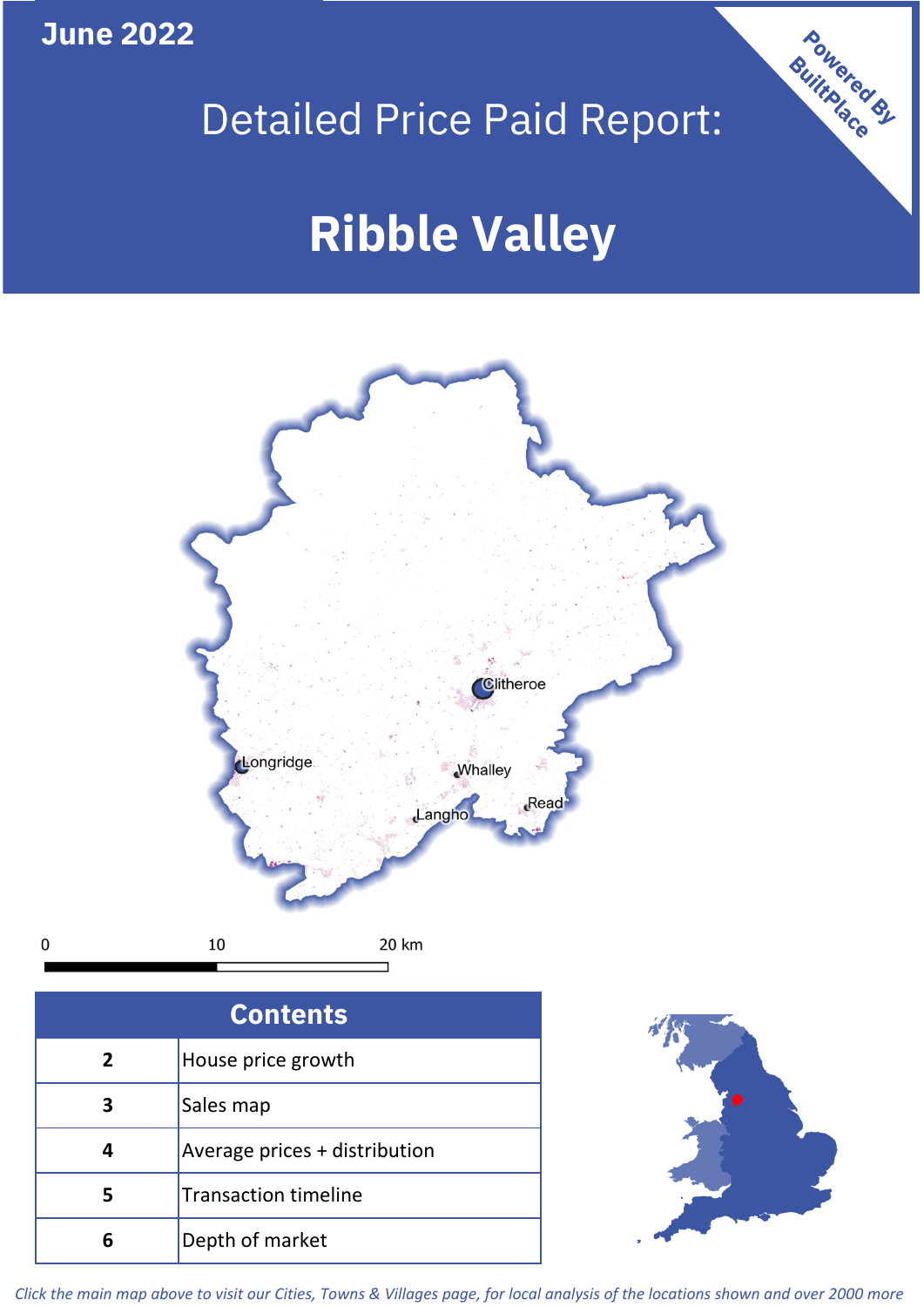#### **Headline Data**

|                     | <b>Current level</b> | 3 month  | <b>Annual</b> | '5 vear. | 10 year |
|---------------------|----------------------|----------|---------------|----------|---------|
| <b>House prices</b> | £257,828             | 5.2%     | 13.4%         | 28.3%    | 41.0%   |
| <b>Transactions</b> | 1,066                | $-15.5%$ | 1.0%          | 4.4%     | 75.0%   |

### **House Price Growth (April 2022 data)**

#### *Annual Change in House Prices*



House prices in Ribble Valley grew by 13.4% in the 12 months to April 2022 (based on 3-month smoothed data). By comparison national house prices grew by 10.7% and prices in the North West grew by 11.0% over the same period.

Ribble Valley house prices are now 20.1% above their previous peak in 2007, compared to +36.0% for the North West and +52.9% across England.



#### *Year-To-Date Change in House Prices, December to April*

Local prices have grown by 5.8% in 2022 so far, compared to growth of 7.4% over the same period last year.

#### *Source: OS OpenData; UK House Price Index (Contains HM Land Registry data © Crown copyright)*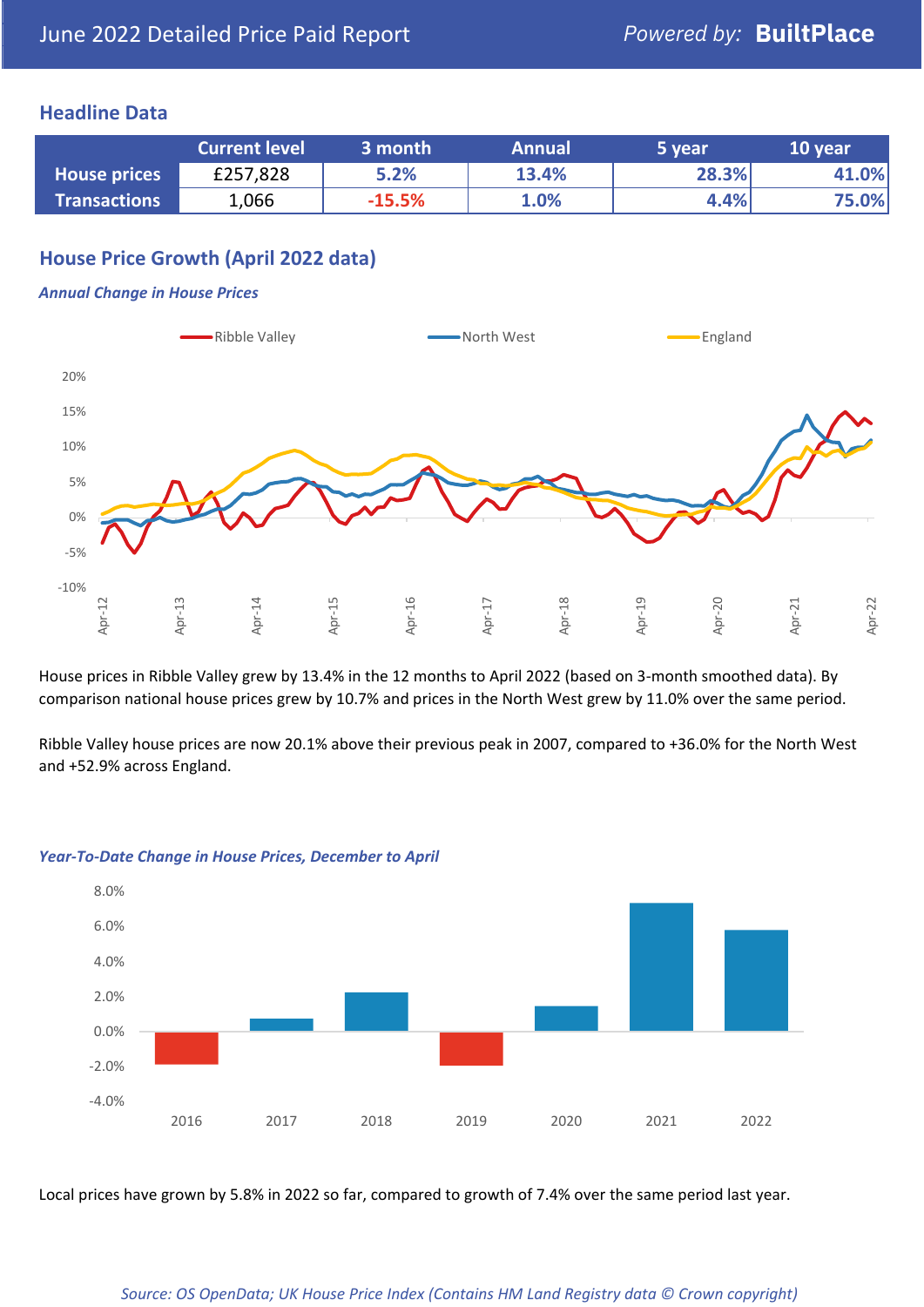### **House Price Map**

#### *12 months to April 2022*



*Each point is one postcode, coloured by the average value relative to all sales in this local authority (price bands are LA-specific quintiles).*

### **Map Key**

| Min      | <b>Max</b> |                            |
|----------|------------|----------------------------|
| Up to    | £157,000   | 1st quintile / lowest 20%  |
| £157,000 | £198,000   | 2nd quintile               |
| £198,000 | £267,000   | 3rd quintile               |
| £267,000 | £381,000   | 4th quintile               |
| £381,000 | and over   | 5th quintile / highest 20% |

#### *Source: OS OpenData; UK House Price Index (Contains HM Land Registry data © Crown copyright)*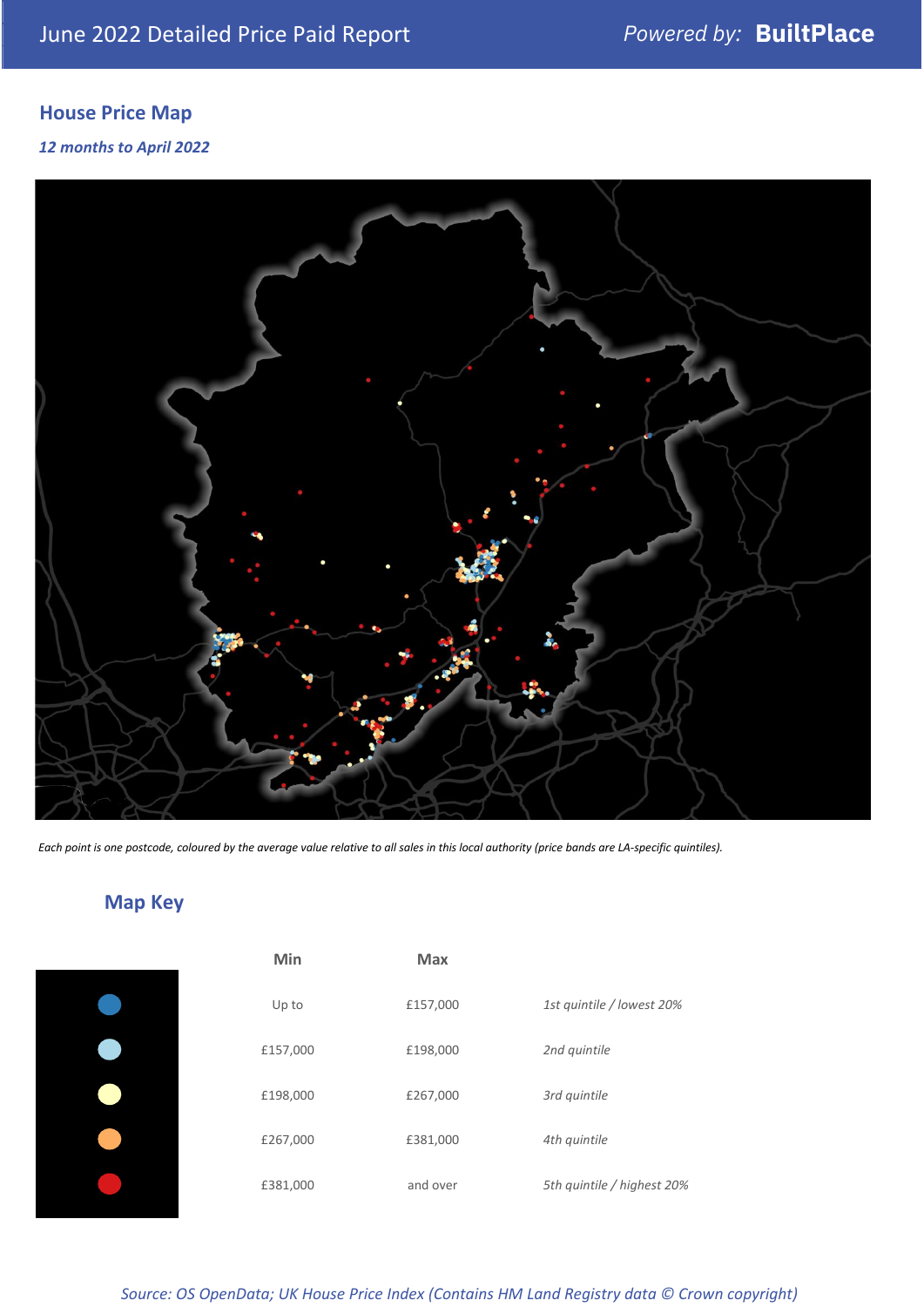### **Average House Price by Property Type**

#### *12 months to April 2022*



|                 | <b>New</b>           | <b>Second hand</b> |  |
|-----------------|----------------------|--------------------|--|
| <b>Flat</b>     | No recorded<br>sales | £178,656           |  |
| <b>Terraced</b> | £146,703             | £178,927           |  |
| Semi-detached   | £207,703             | £258,371           |  |
| <b>Detached</b> | £393,821             | £461,850           |  |

#### **House Price Distribution by Year**

*All properties, by price band and calendar year (2020 = year to date)*

|                    | 1997 | 2002 | 2007 | 2012 | 2017 | 2019 | 2020 |
|--------------------|------|------|------|------|------|------|------|
| <b>Under £100k</b> | 79%  | 56%  | 5%   | 11%  | 3%   | 2%   | 3%   |
| £100-200k          | 19%  | 29%  | 50%  | 50%  | 44%  | 39%  | 36%  |
| E200-300k          | 2%   | 12%  | 23%  | 23%  | 28%  | 28%  | 35%  |
| £300-400k          | 0%   | 3%   | 11%  | 8%   | 15%  | 14%  | 10%  |
| £400-500k          | 0%   | 1%   | 6%   | 5%   | 5%   | 7%   | 7%   |
| <b>£500k-1m</b>    | 0%   | 0%   | 4%   | 2%   | 4%   | 9%   | 7%   |
| £1-2m              | 0%   | 0%   | 0%   | 0%   | 0%   | 1%   | 2%   |
| <b>Over £2m</b>    | 0%   | 0%   | 0%   | 0%   | 0%   | 0%   | 0%   |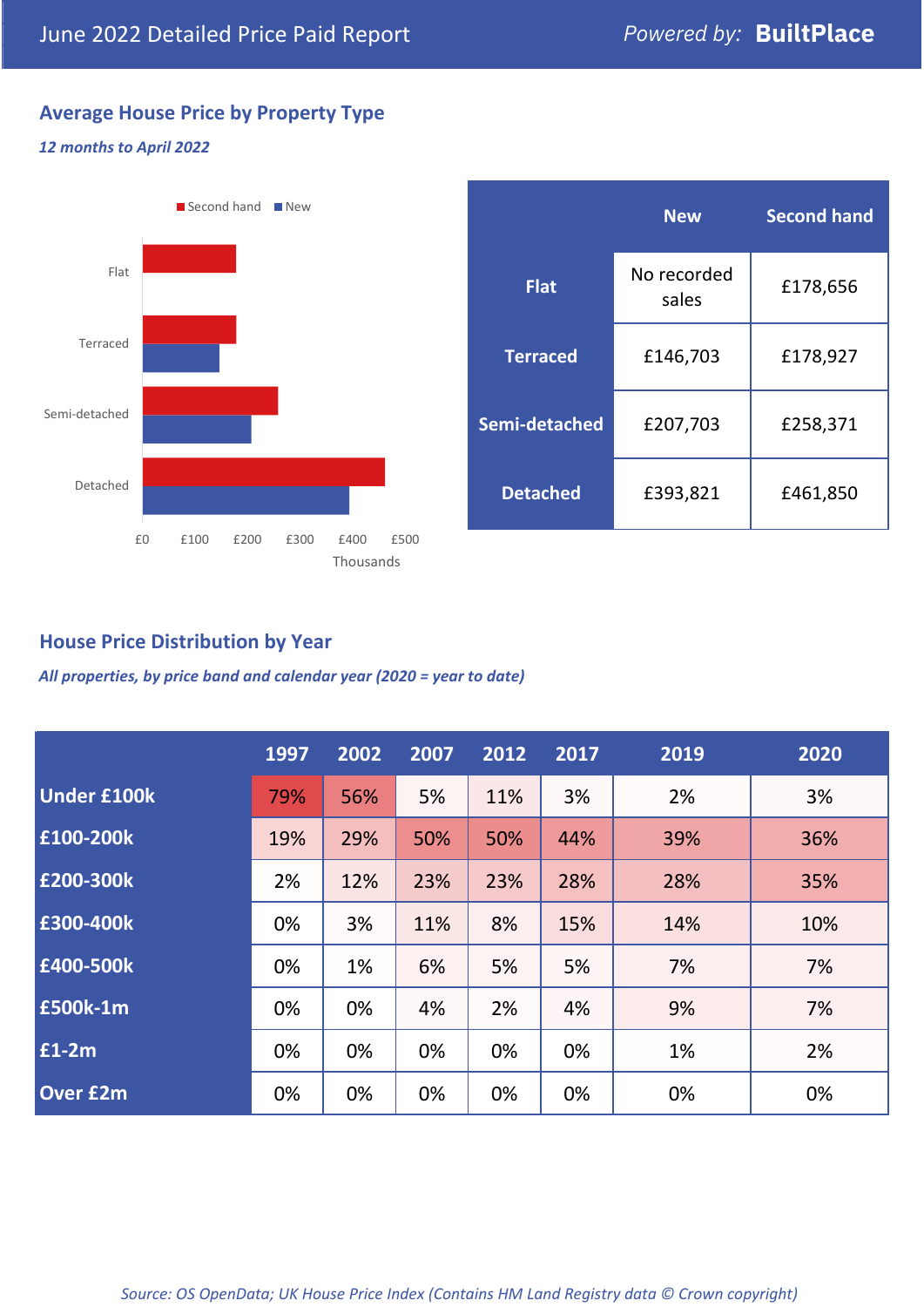#### **Transactions (February 2022 data)**

*Annual Transactions, Indexed (2001-05 average = 100)*



There were 1,066 transactions in Ribble Valley during the 12 months to February 2022. This is 77% of the average from 2001-05 and suggests activity is below pre-downturn levels.

Transactions in Ribble Valley have grown by 5.2% since 2014, compared to changes of +3.4% for North West and -7.7% for England.



#### *Cash and New Build Sales as % of Total, by Year*

*Note: The data on this page EXCLUDES transactions identified as transfers under a power of sale/repossessions, buy-to-lets (where they can be identified by a mortgage), and transfers to non-private individuals - i.e. it comprises only Land Registry 'A' data.*